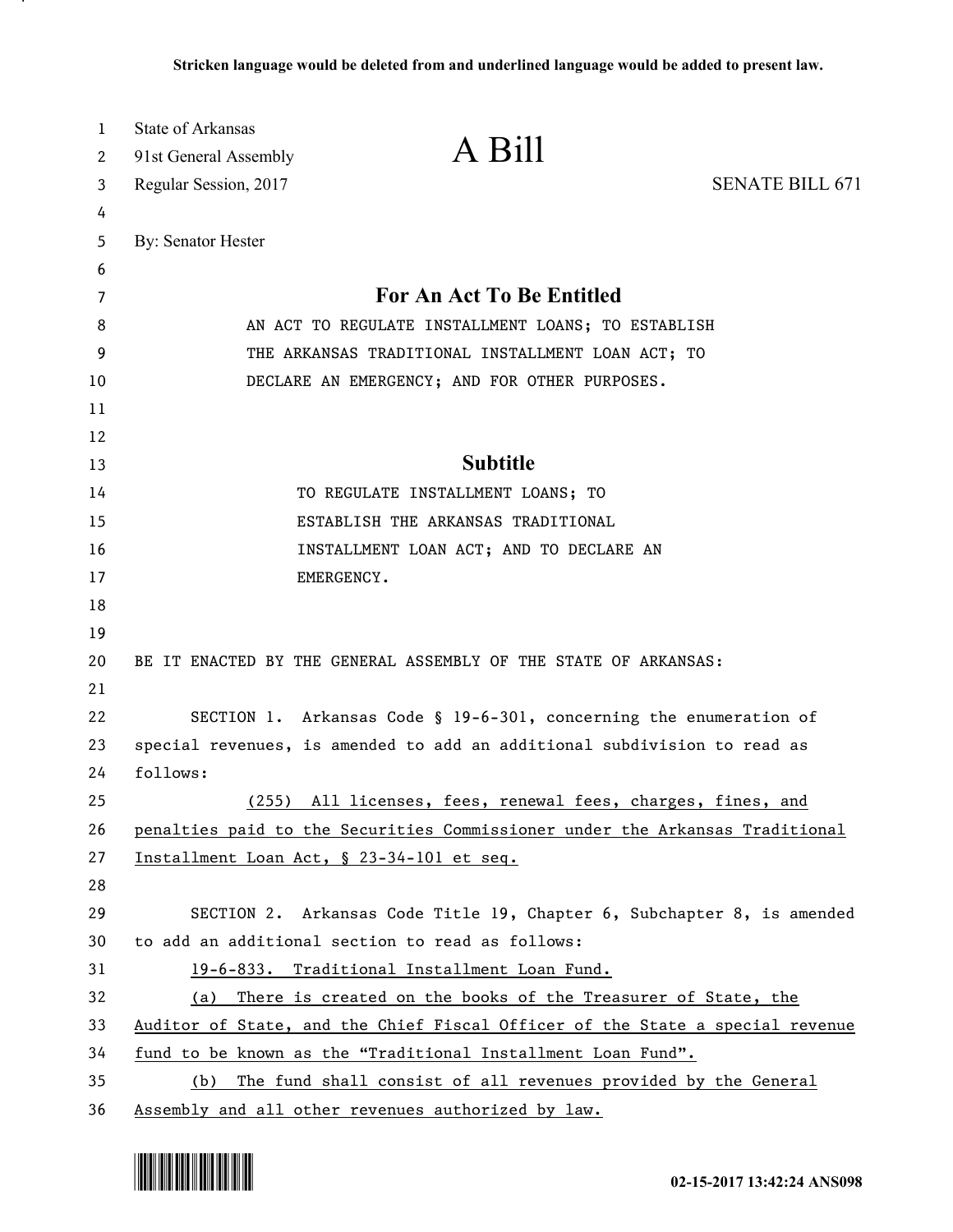| The fund shall be used by the Securities Commissioner to<br>(c)               |
|-------------------------------------------------------------------------------|
| administer the Arkansas Traditional Installment Loan Act, § 23-34-101 et seq. |
|                                                                               |
| SECTION 3. Arkansas Code Title 23 is amended to add an additional             |
| chapter to read as follows:                                                   |
|                                                                               |
| CHAPTER 34                                                                    |
| ARKANSAS TRADITIONAL INSTALLMENT LOAN ACT                                     |
|                                                                               |
| Subchapter $1$ - General Provisions                                           |
|                                                                               |
| 23-34-101. Title.                                                             |
| This chapter shall be known and may be cited as the "Arkansas                 |
| Traditional Installment Loan Act".                                            |
|                                                                               |
| 23-34-102. Purpose.                                                           |
| The purpose of this chapter is to provide citizens of this state              |
| greater access to traditional sources of consumer credit through affordable   |
| installment loans.                                                            |
|                                                                               |
| 23-34-103. Definitions.                                                       |
| As used in this chapter:                                                      |
| $(1)$ (A) "Applicant" means a person that has applied to become               |
| licensed under this chapter as a lender.                                      |
| (B) "Applicant" includes the executive officer of the                         |
| applicant if the applicant is not an individual;                              |
| "Borrower" means a person that has received credit in a loan<br>(2)           |
| transaction and is obligated to repay the loan amount;                        |
| (3) "Consumer" means an individual who contemplates a                         |
| transaction primarily for personal, family, or household purposes;            |
| $(4)$ (A) "Exempt person" means a person that is not required to be           |
| licensed under this chapter as a lender.                                      |
| "Exempt person" includes:<br>(B)                                              |
| (i) An employee of a lender licensee;                                         |
| (ii) An agency or corporate instrumentality of the                            |
| federal government or a state, county, or municipal government granting       |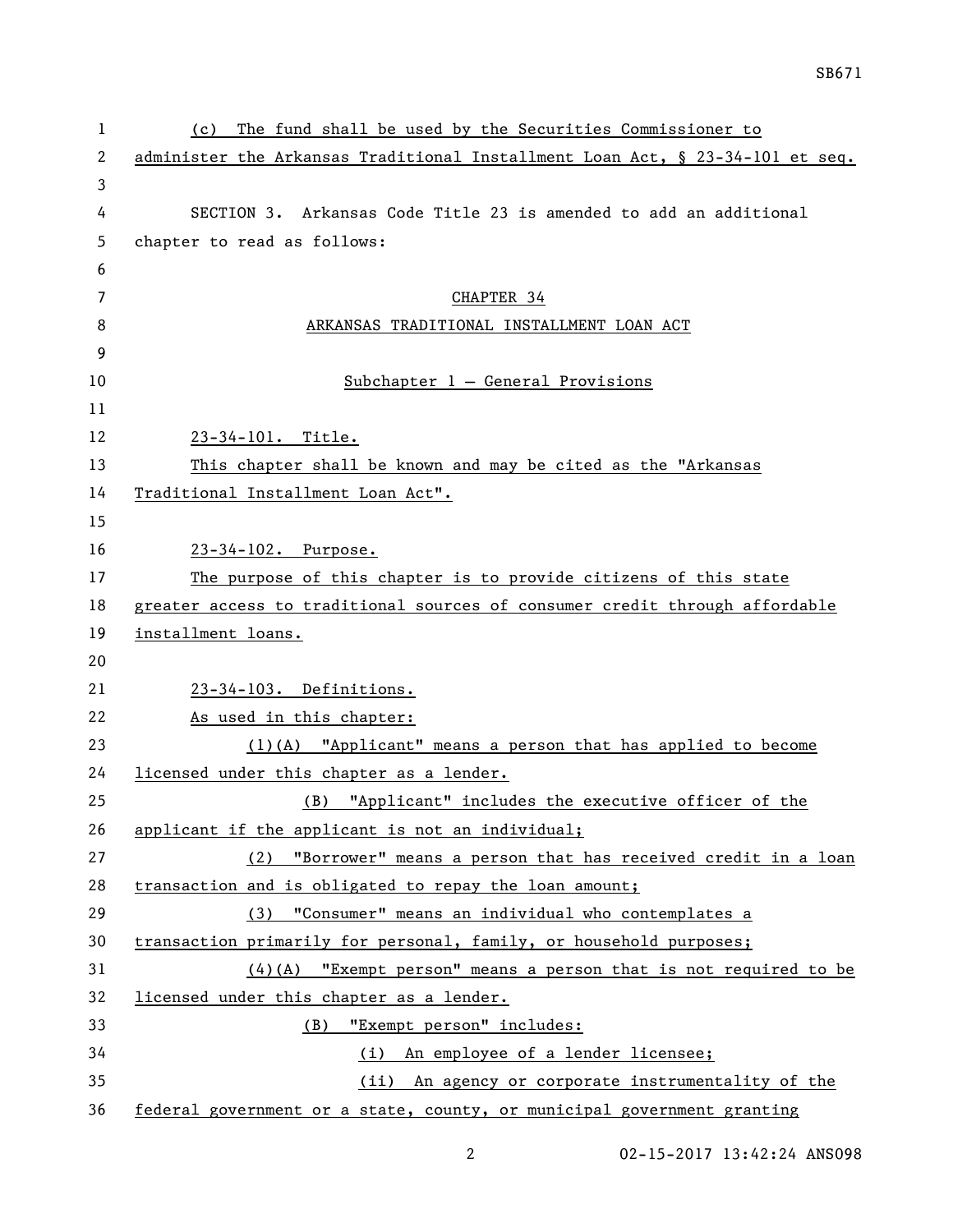| 1  | traditional installment loans under specific authority of the laws of the     |
|----|-------------------------------------------------------------------------------|
| 2  | state or of the United States;                                                |
| 3  | (iii) A state or federally chartered bank, savings                            |
| 4  | bank, savings and loan association, or credit union, the accounts of which    |
| 5  | are insured by the Federal Deposit Insurance Corporation, the National Credit |
| 6  | Union Administration, or their operating subsidiaries; and                    |
| 7  | (iv) A person extending credit other than by a                                |
| 8  | traditional installment loan for the purchase of the person's goods or        |
| 9  | services;                                                                     |
| 10 | "Lender" means a person engaged in the business of making<br>(5)              |
| 11 | traditional installment loans to consumers;                                   |
| 12 | (6) "License" means the authorization issued by the Securities                |
| 13 | Commissioner under this chapter to make traditional installment loans         |
| 14 | according to this chapter;                                                    |
| 15 | $(7)$ (A) "Licensed location" means a stationary construction                 |
| 16 | consisting of at least one (1) enclosed room or a separate building, with a   |
| 17 | designated entrance and exit used exclusively for the licensee, where the     |
| 18 | primary business functions of the licensee are conducted in the state.        |
| 19 | (B) "Licensed location" does not include a corporation's                      |
| 20 | headquarters;                                                                 |
| 21 | "Licensee" means a person licensed by the Securities<br>(8)                   |
| 22 | Commissioner under this chapter;                                              |
| 23 | (9) "Loan" means an advance of funds or moneys that is                        |
| 24 | conditioned on the obligation of a person or entity to repay the funds or     |
| 25 | moneys pursuant to a loan agreement, note, contract, or other instrument or   |
| 26 | document evidencing the indebtedness;                                         |
| 27 | (10)(A) "Person" means an individual, firm, corporation,                      |
| 28 | partnership, limited liability company, limited partnership, association,     |
| 29 | organization, or other entity.                                                |
| 30 | "Person" includes a group of persons engaged in joint<br>(B)                  |
| 31 | business activities.                                                          |
| 32 | "Person" does not include an exempt person; and<br>(C) =                      |
|    |                                                                               |
| 33 | (11)(A) "Traditional installment loan" means a loan of a                      |
| 34 | principal amount bearing interest amortized for a specific length of time to  |
| 35 | be repaid in equal scheduled payments over the term of the loan if the net    |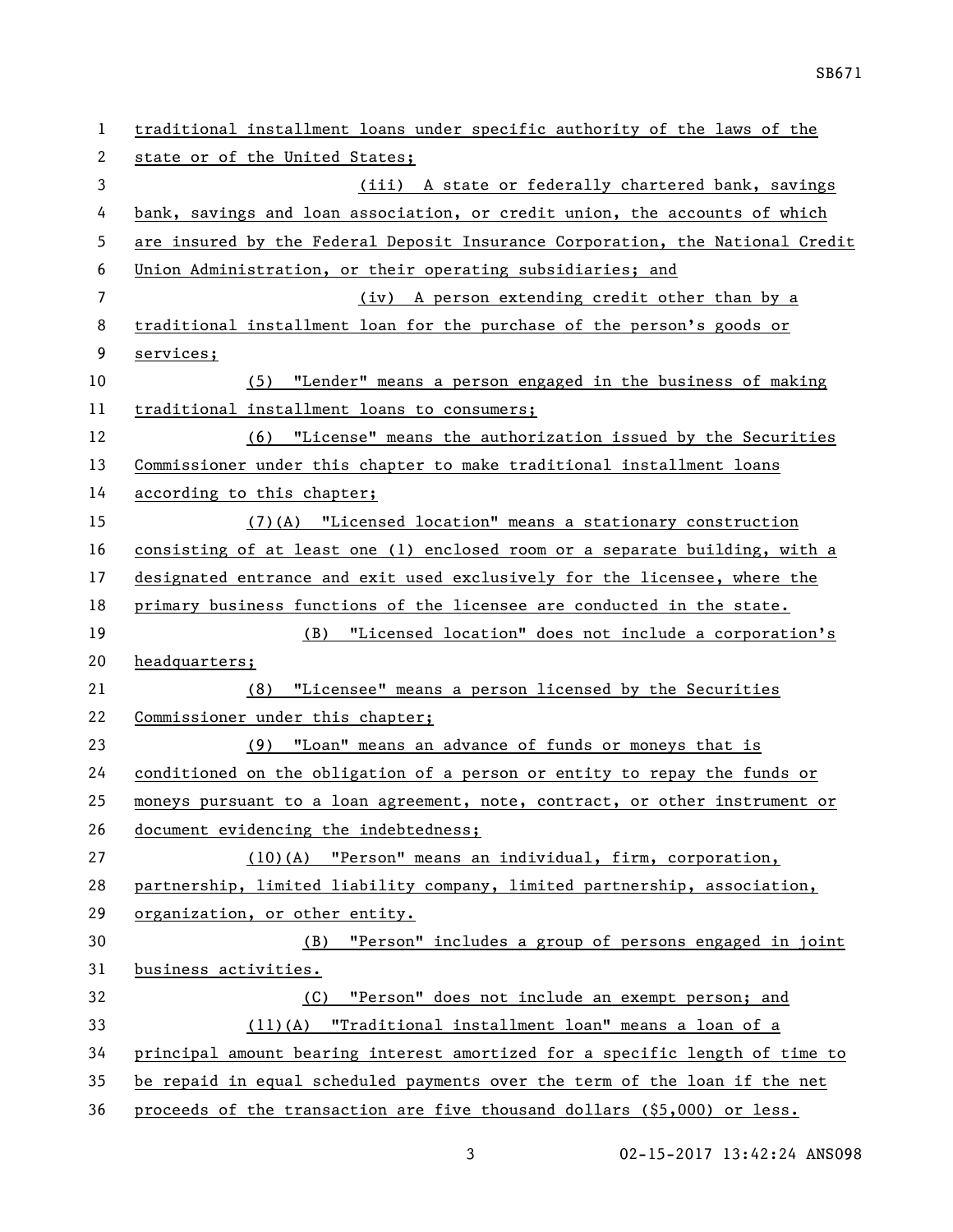| 1        | "Traditional installment loan" does not include<br>(B)                                                                  |
|----------|-------------------------------------------------------------------------------------------------------------------------|
| 2        | payments for interest, expenses, and charges incurred with the making of the                                            |
| 3        | loan.                                                                                                                   |
| 4        |                                                                                                                         |
| 5        | 23-34-104. Applicability.                                                                                               |
| 6        | This chapter applies to a traditional installment loan made by a lender                                                 |
| 7        | for five thousand dollars (\$5,000) or less.                                                                            |
| 8        |                                                                                                                         |
| 9        | Subchapter $2 -$ Licensing                                                                                              |
| 10       |                                                                                                                         |
| 11       | 23-34-201. Rulemaking and enforcement.                                                                                  |
| 12       | The Securities Commissioner shall:                                                                                      |
| 13       | (1) Administer this chapter;                                                                                            |
| 14       | Establish rules to enforce the requirements of this chapter;<br>(2)                                                     |
| 15       | and                                                                                                                     |
| 16       | $(3)(A)$ To determine if an applicant possesses a background that                                                       |
| 17       | does not call into question public trust or the applicant's fitness for                                                 |
| 18       | licensure, obtain a:                                                                                                    |
| 19       | (i) State criminal background check of an applicant                                                                     |
| 20       | performed by the Identification Bureau of the Department of Arkansas State                                              |
| 21       | Police; and                                                                                                             |
| 22       | National fingerprint-based criminal background<br>(ii)                                                                  |
| 23       | check of an applicant performed by the Federal Bureau of Investigation in                                               |
| 24       | compliance with federal law and regulations.                                                                            |
| 25       | (B) An applicant shall provide all information requested                                                                |
| 26<br>27 | by the commissioner to assist the commissioner in making the determination<br>under subdivision (3)(A) of this section. |
| 28       |                                                                                                                         |
| 29       | 23-34-202. License required.                                                                                            |
| 30       | (a) A person shall not make a traditional installment loan in this                                                      |
| 31       | state unless the person is licensed under this chapter by the Securities                                                |
| 32       | Commissioner.                                                                                                           |
| 33       | (b) A person found guilty of violations of this chapter may be subject                                                  |
| 34       | to emergency suspension or revocation of licensure depending upon the                                                   |
| 35       | findings.                                                                                                               |
| 36       |                                                                                                                         |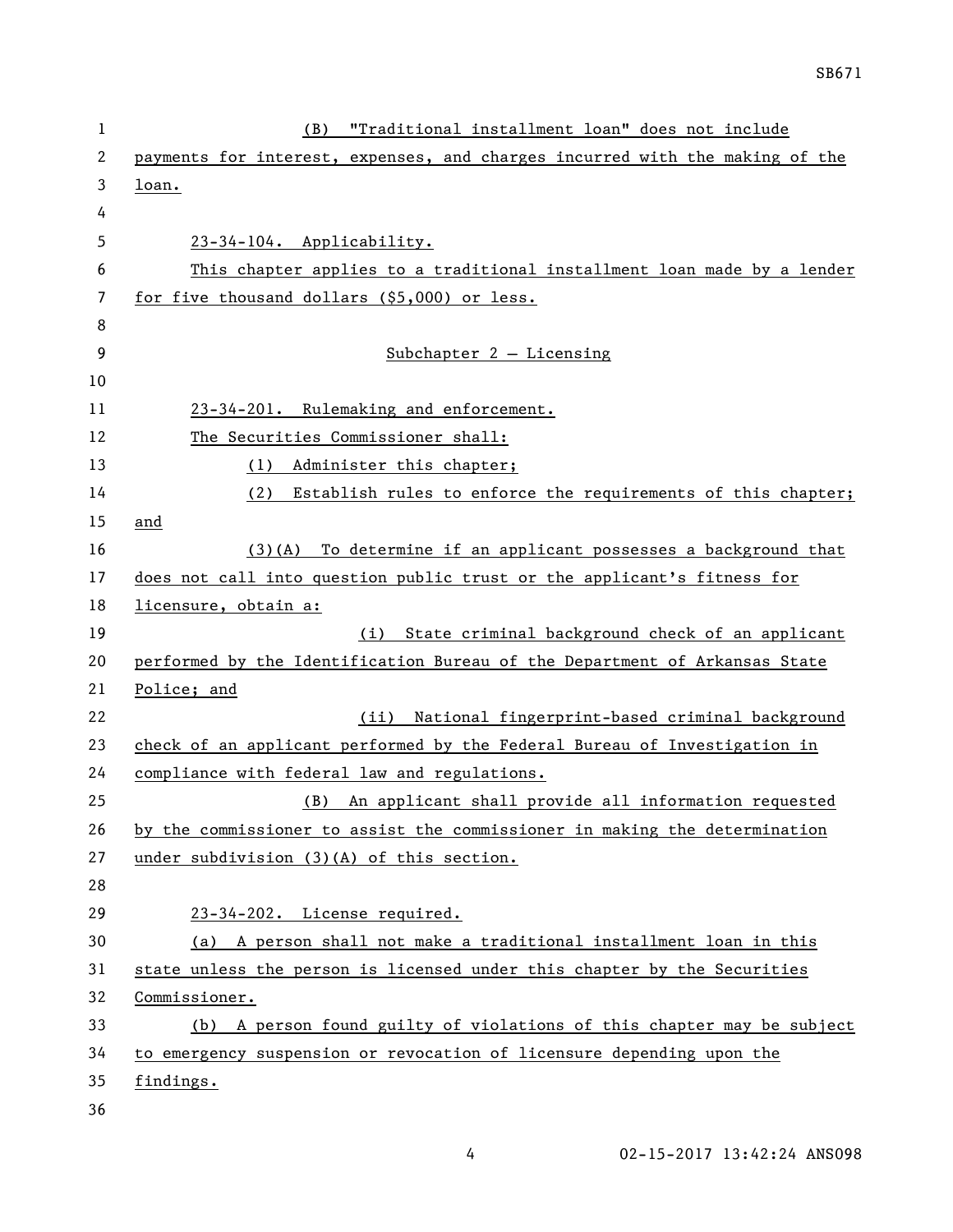| 1              | 23-34-203. Requirement for license - Issuance.                                |
|----------------|-------------------------------------------------------------------------------|
| $\overline{c}$ | $(a)(1)$ A person may apply in the manner prescribed by the Securities        |
| 3              | Commissioner to be licensed under this chapter.                               |
| 4              | No more than one (1) principal place of business shall be<br>(2)              |
| 5              | maintained under the same license, but the commissioner may issue additional  |
| 6              | licenses to the same licensee upon compliance with this chapter.              |
| 7              | The application shall contain the information required by<br>(3)              |
| 8              | the commissioner and shall include without limitation:                        |
| 9              | (A) The applicant's name, address, Social Security number,                    |
| 10             | or tax identification number;                                                 |
| 11             | The applicant's form of business, place of<br>(B)                             |
| 12             | organization, and proposed method of doing business;                          |
| 13             | The location of the applicant's business;<br>(C)                              |
| 14             | The names and addresses of the partners, officers,<br>(D)                     |
| 15             | directors, or trustees of the applicant; and                                  |
| 16             | (E)(i) The qualifications and business history of:                            |
| 17             | (a) The applicant; and                                                        |
| 18             | The applicant's partners, officers,<br>(b)                                    |
| 19             | directors, or persons occupying a similar status and performing similar       |
| 20             | functions.                                                                    |
| 21             | The qualifications and business history of<br>(ii)                            |
| 22             | persons under subdivision (a)(3)(E)(i) of this section shall include          |
| 23             | disclosure of any legal proceedings or rulings that reflect the person's      |
| 24             | financial or criminal record, including without limitation:                   |
| 25             | (a) A description of an injunction,                                           |
| 26             | administrative order, or any other form of a denial to engage in or be        |
| 27             | authorized to engage in a regulated activity by a state or federal authority; |
| 28             | (b) A conviction of, a guilty plea, or a plea                                 |
| 29             | of nolo contendere to a misdemeanor:                                          |
| 30             | Involving fraudulent dealings or<br>(A)                                       |
| 31             | moral turpitude; or                                                           |
| 32             | Relating to an aspect of the banking<br>(B)                                   |
| 33             | industry, the mortgage industry, the money services industry, the securities  |
| 34             | industry, the insurance industry, or another financial services activity; and |
| 35             | (c) A conviction of, a guilty plea, or a plea                                 |
| 36             | of nolo contendre to a felony.                                                |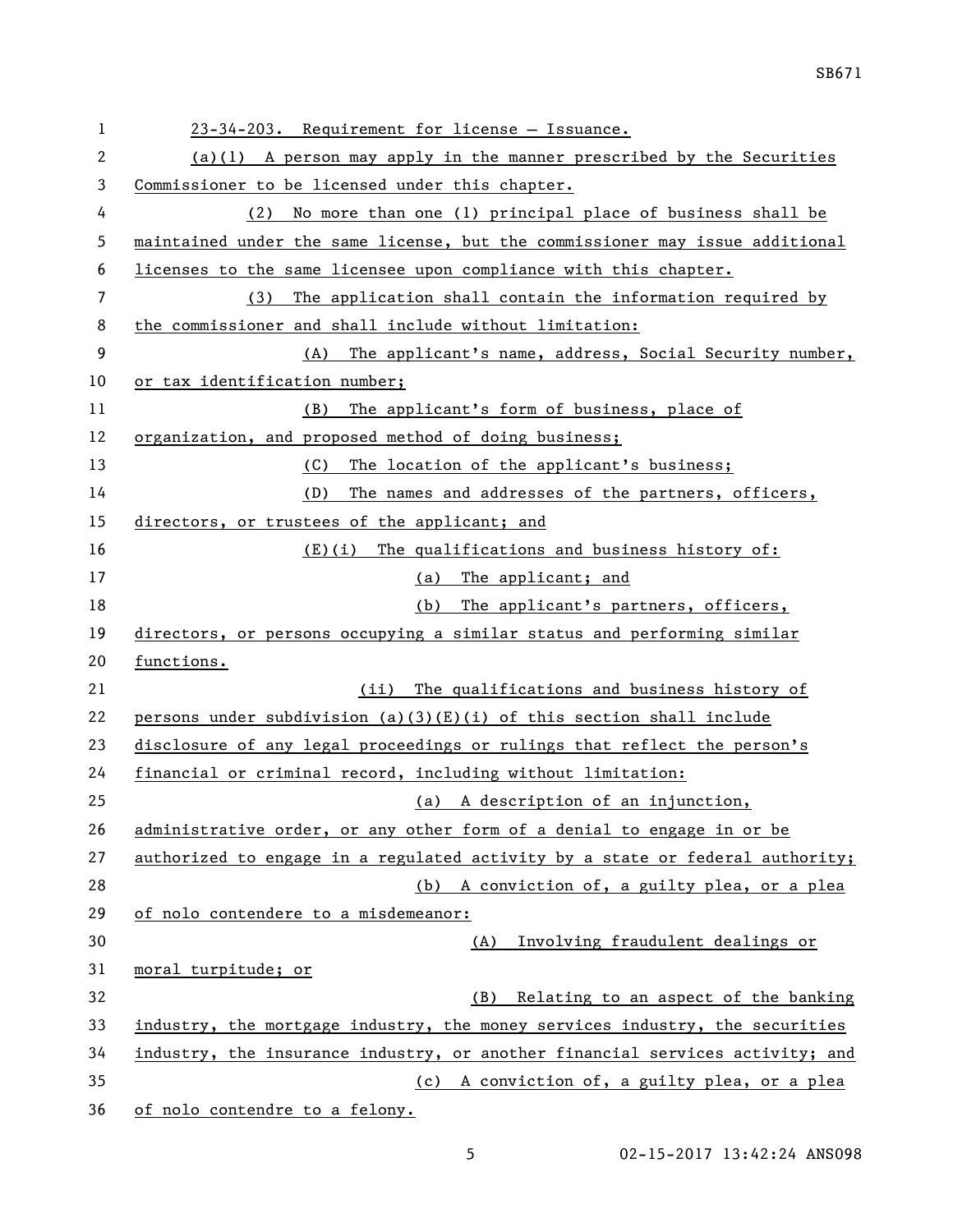| 1  | An applicant shall pay to the commissioner:<br>(b)                            |
|----|-------------------------------------------------------------------------------|
| 2  | (1) A nonrefundable application fee of five hundred dollars                   |
| 3  | $($ \$500); and                                                               |
| 4  | A license fee of five hundred dollars (\$500) for each<br>(2)                 |
| 5  | location from which the licensee conducts business as a lender.               |
| 6  | $(c)(1)$ Each licensee shall provide a surety bond in the amount of           |
| 7  | fifty thousand dollars (\$50,000) per licensed location.                      |
| 8  | The total liability of the surety shall not exceed the<br>(2)                 |
| 9  | principal sum of the bond.                                                    |
| 10 | A borrower's claim on the bond has priority over nonborrower<br>(3)           |
| 11 | claims but is equal to the claims of other borrowers.                         |
| 12 | $(d)(1)$ An applicant shall file with the application a certified             |
| 13 | financial statement showing the applicant has net assets available for use in |
| 14 | the business of making traditional installment loans to consumers of at least |
| 15 | one million dollars (\$1,000,000).                                            |
| 16 | The financial statement shall be dated within three (3)<br>(2)                |
| 17 | months before the date the application is filed.                              |
| 18 | (e) A license expires at the close of business on December 31 of each         |
| 19 | calendar year unless the license is:                                          |
| 20 | (1) Previously surrendered by the licensee and the surrender is               |
| 21 | accepted by the commissioner;                                                 |
| 22 | (2) Renewed under § 23-34-204;                                                |
| 23 | Abandoned by the licensee; or<br>(3)                                          |
| 24 | Suspended or revoked by the commissioner.<br>(4)                              |
| 25 | (f) A license issued under this chapter is not transferable.                  |
| 26 |                                                                               |
| 27 | 23-34-204. Renewal of license.                                                |
| 28 | (a) A license may be renewed by providing the Securities Commissioner:        |
| 29 | (1) A renewal application in the form prescribed by the                       |
| 30 | commissioner between November 1 and December 31 annually;                     |
| 31 | Payment of the annual renewal fee of five hundred dollars<br>(2)              |
| 32 | (\$500) per licensed location;                                                |
| 33 | A current unaudited financial statement;<br>(3)                               |
| 34 | Proof that the licensee continues to satisfy the<br>(4)                       |
| 35 | requirements for a license; and                                               |
| 36 | (5) Any other information that the commissioner considers                     |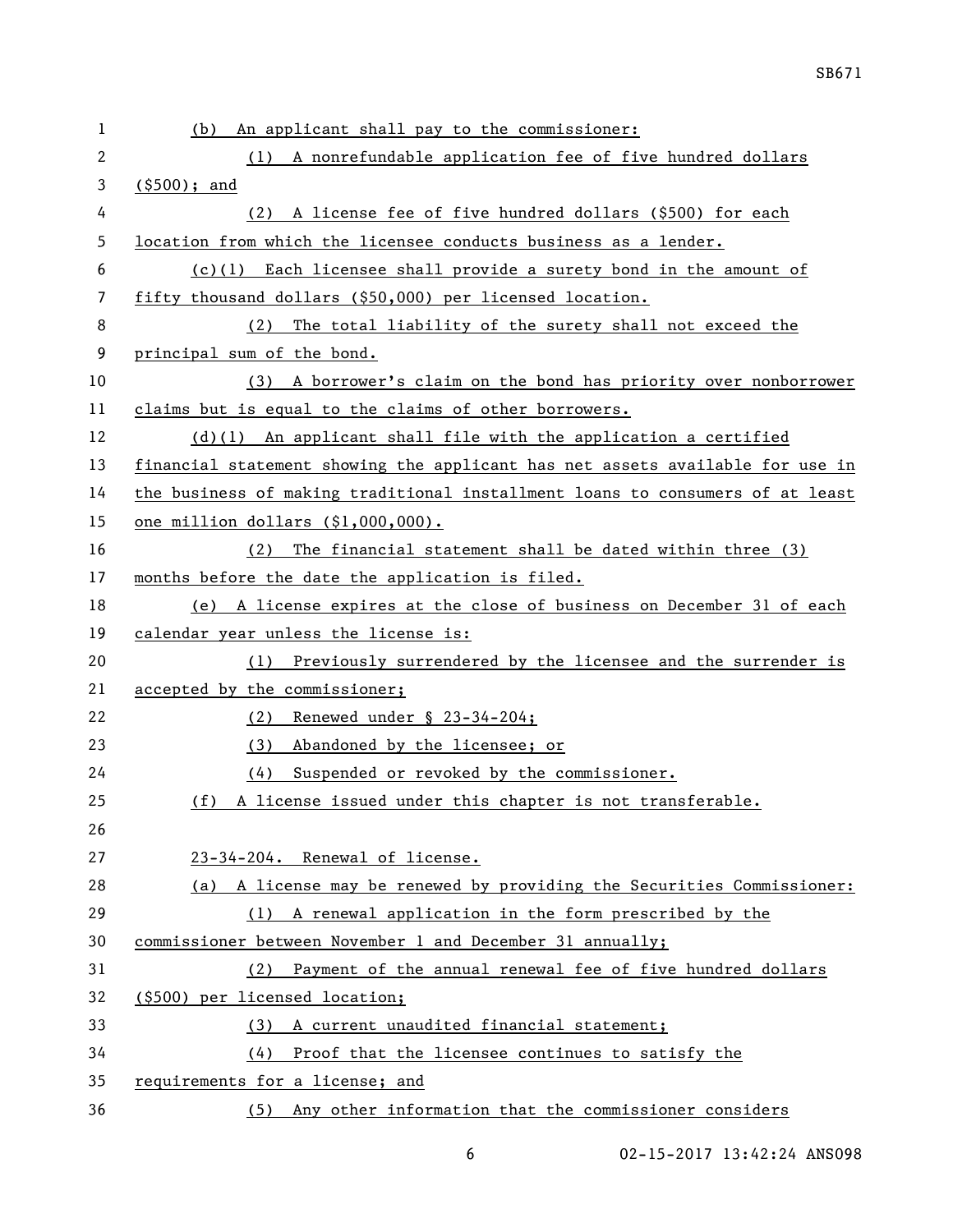| 1  | relevant to the renewal application.                                          |
|----|-------------------------------------------------------------------------------|
| 2  | (b)(1) Renewal fees are due on November 1 each year.                          |
| 3  | (2) A late fee of ten percent (10%) of the renewal fee shall be               |
| 4  | assessed for each month the renewal fee is delinquent.                        |
| 5  |                                                                               |
| 6  | 23-34-205. Disciplinary action.                                               |
| 7  | The Securities Commissioner may deny, suspend, revoke, or restrict<br>(a)     |
| 8  | a license or otherwise discipline a licensee if after a hearing, the          |
| 9  | commissioner finds that the licensee:                                         |
| 10 | (1) Has pleaded guilty or nolo contendere to or has been found                |
| 11 | guilty of a felony;                                                           |
| 12 | Has committed fraud or deceit in the procuring or attempting<br>(2)           |
| 13 | to procure a license under this chapter;                                      |
| 14 | Has engaged in unprofessional or unethical conduct;<br>(3)                    |
| 15 | (4) Has advertised in a false, fraudulent, deceptive, or                      |
| 16 | misleading manner;                                                            |
| 17 | (5) Has violated this chapter or any rule or order issued by the              |
| 18 | commissioner; or                                                              |
| 19 | (6) Has had a license revoked or suspended in any jurisdiction.               |
| 20 | (b) A hearing under this section and an appeal of the commissioner's          |
| 21 | decision concerning any adverse action to a license under this section is     |
| 22 | governed by the Arkansas Administrative Procedure Act, § 25-15-201 et seq.    |
| 23 |                                                                               |
| 24 | 23-34-206. Examination of licensees.                                          |
| 25 | $(a)(1)$ At least one (1) time each year and at other times as                |
| 26 | considered necessary, the Securities Commissioner shall examine the place of  |
| 27 | business of each licensee and analyze the loans, transactions, books, papers, |
| 28 | and records of the licensee.                                                  |
| 29 | $(2)(A)$ The licensee shall pay the costs of an examination.                  |
| 30 | $(B)(i)$ The commissioner shall adopt a rule to prescribe the                 |
| 31 | conduct of the examination and the costs payable by the licensee based upon   |
| 32 | the actual, reasonable costs incurred by the commissioner.                    |
| 33 | (ii) The cost of an examiner shall not exceed three                           |
| 34 | hundred dollars (\$300) for each day of examination.                          |
| 35 | (iii) Travel and meal costs of an examiner shall be                           |
| 36 | based upon the authorized per diem allowances for state employees traveling   |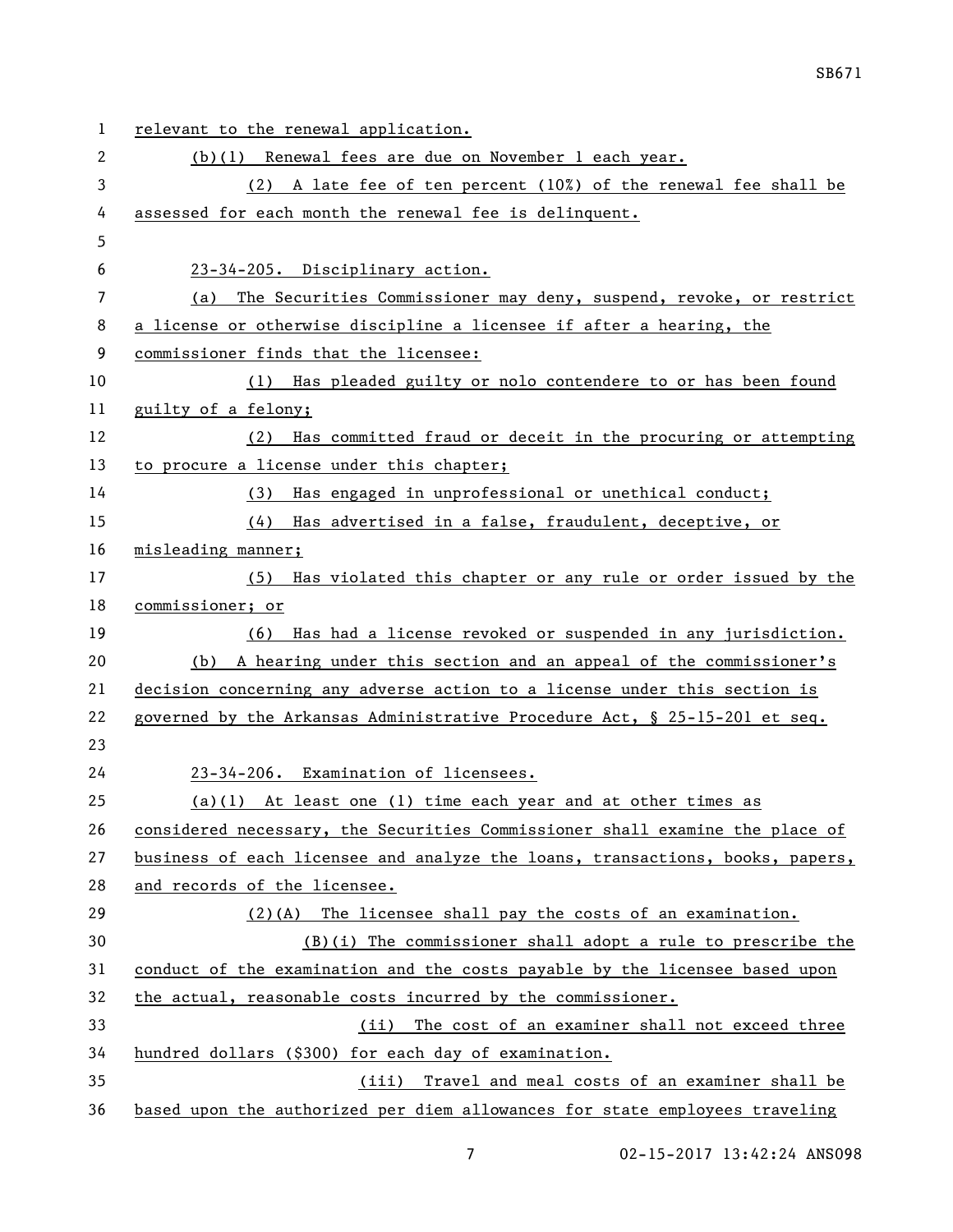inside the state on state business. (C) Examination costs shall be paid into the Traditional Installment Loan Fund. (b) The commissioner may examine a person that the commissioner has reasonable cause to believe is violating or is about to violate this chapter, whether or not the person claims to be within the authority or beyond the scope of this chapter. (c) The commissioner or the commissioner's designee shall have free access to the offices and places of business, files, safes, and vaults of the persons examined under this section and may require the attendance of any individual to examine him or her under oath concerning the loans, the business, or the subject matter of an examination, investigation, or hearing. (d)(1) If the commissioner has reasonable cause to believe that a person is violating or intends to violate this chapter, the commissioner may without prejudice enter an order requiring the person to cease and desist from the violation, and an action may be brought by the commissioner to enjoin the person from engaging in or continuing the violation. (2) In an action under this chapter, an order or judgment may be entered awarding a preliminary or permanent injunction. (3) The court may impound property and appoint a receiver for 21 the property and business of the defendant, including books, papers, documents, and records pertaining to the business or activity as the court deems reasonably necessary to prevent violations of this chapter through the use of the property and business. (4) The receiver shall have the powers and duties as to custody, collection, administration, winding up, and liquidation of the property and business conferred from time to time by the court. (e) A hearing under this section and an appeal of the commissioner's decision to enter an order or judgment against a licensee under this section is governed by the Arkansas Administrative Procedure Act, § 25-15-201 et seq. (f)(1) Reports of examinations and investigations of the commissioner and the books and records of licensees are confidential and exempt from the Freedom of Information Act of 1967, § 25-19-101 et seq., except as provided in subdivision (f)(3) of this section. (2) The commissioner shall not produce, reproduce, or otherwise make information available to any person other than necessary personnel of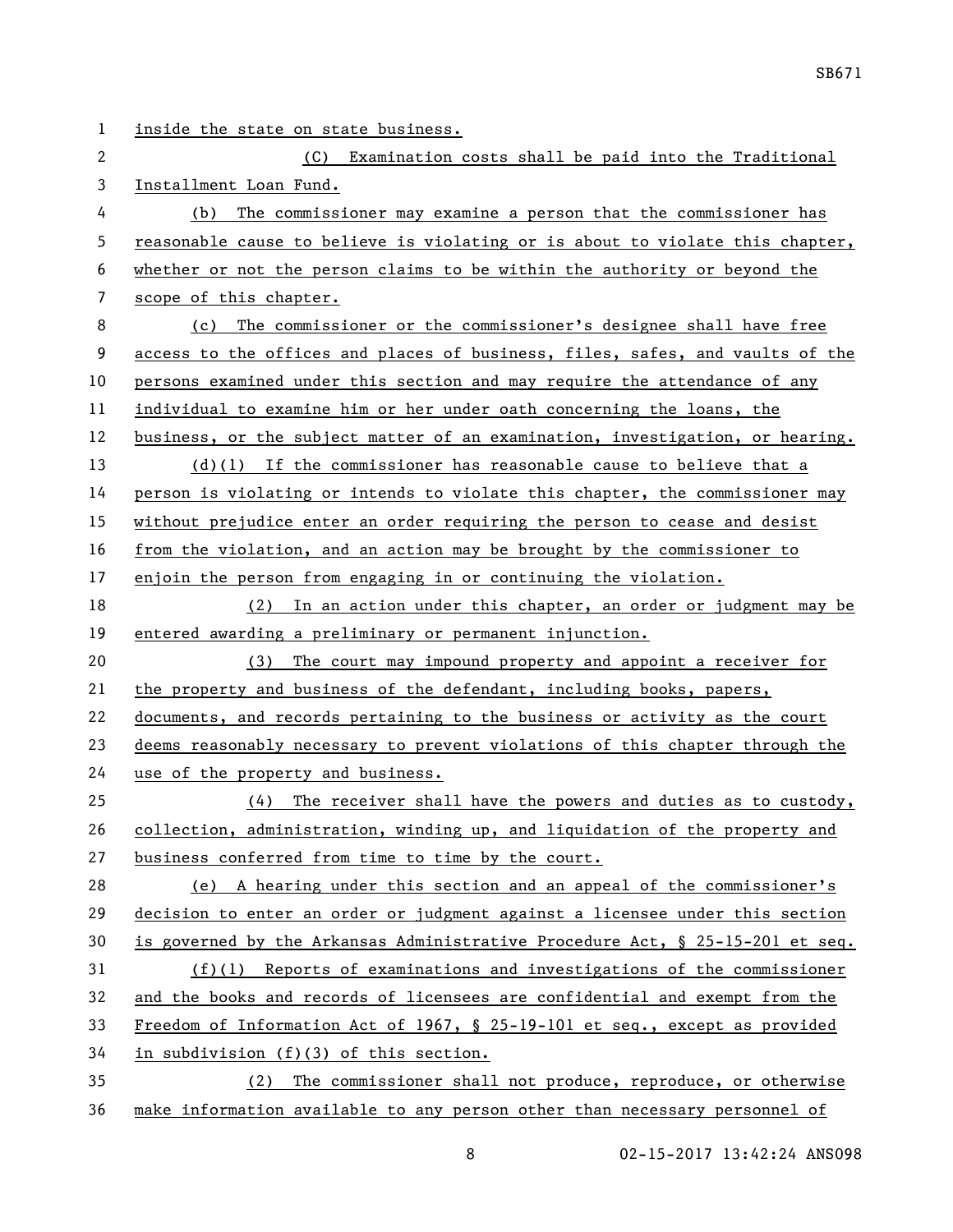| 1  | the State Securities Department unless required by a subpoena.                |
|----|-------------------------------------------------------------------------------|
| 2  | This subsection does not apply to a disclosure made during<br>(3)             |
| 3  | proceedings brought by the commissioner under this chapter.                   |
| 4  |                                                                               |
| 5  | Subchapter 3 - Miscellaneous Provisions                                       |
| 6  |                                                                               |
| 7  | 23-34-301. Duties of licensee - Consumer protection.                          |
| 8  | (a) A licensee shall:                                                         |
| 9  | (1) Act with reasonable skill, care, and diligence in completing              |
| 10 | a traditional installment loan transaction;                                   |
| 11 | (2) Before approving a traditional installment loan, determine                |
| 12 | if the consumer has the ability to pay for the loan by:                       |
| 13 | (A) Acquiring and reviewing the consumer's credit report;                     |
| 14 | Preparing a budget that includes the consumer's<br>(B)                        |
| 15 | monthly income and expenditures to determine if the consumer has a positive   |
| 16 | net cash flow sufficient to meet the payment requirements of the traditional  |
| 17 | installment loan; and                                                         |
| 18 | Provide financial literacy information to the<br>(C)                          |
| 19 | consumer;                                                                     |
| 20 | Retain copies of the budget and credit report acquired under<br>(3)           |
| 21 | this section until the traditional installment loan is fully paid, or thirty- |
| 22 | six (36) months, whichever is longer, and provide copies of the budget to the |
| 23 | consumer when the traditional installment loan is made;                       |
| 24 | (4) Disclose the interest and finance charge of the traditional               |
| 25 | installment loan in terms of an annual percentage rate according to           |
| 26 | regulations under the Federal Truth in Lending Act of 1968, 12 C.F.R. Part    |
| 27 | 226, as they existed on January 1, 2017;                                      |
| 28 | Within ninety (90) days of the consummation of the<br>(5)                     |
| 29 | traditional installment loan, accurately report the monthly status of each    |
| 30 | traditional installment loan to at least one (1) of the three (3) major       |
| 31 | credit bureaus:                                                               |
| 32 | Equifax;<br><u>(A)</u>                                                        |
| 33 | Experian; and<br><u>(B)</u>                                                   |
| 34 | (C)<br>TransUnion;                                                            |
| 35 | $(6)(A)$ Allow the borrower five (5) business days from the date a            |
| 36 | traditional installment loan is approved to return the traditional            |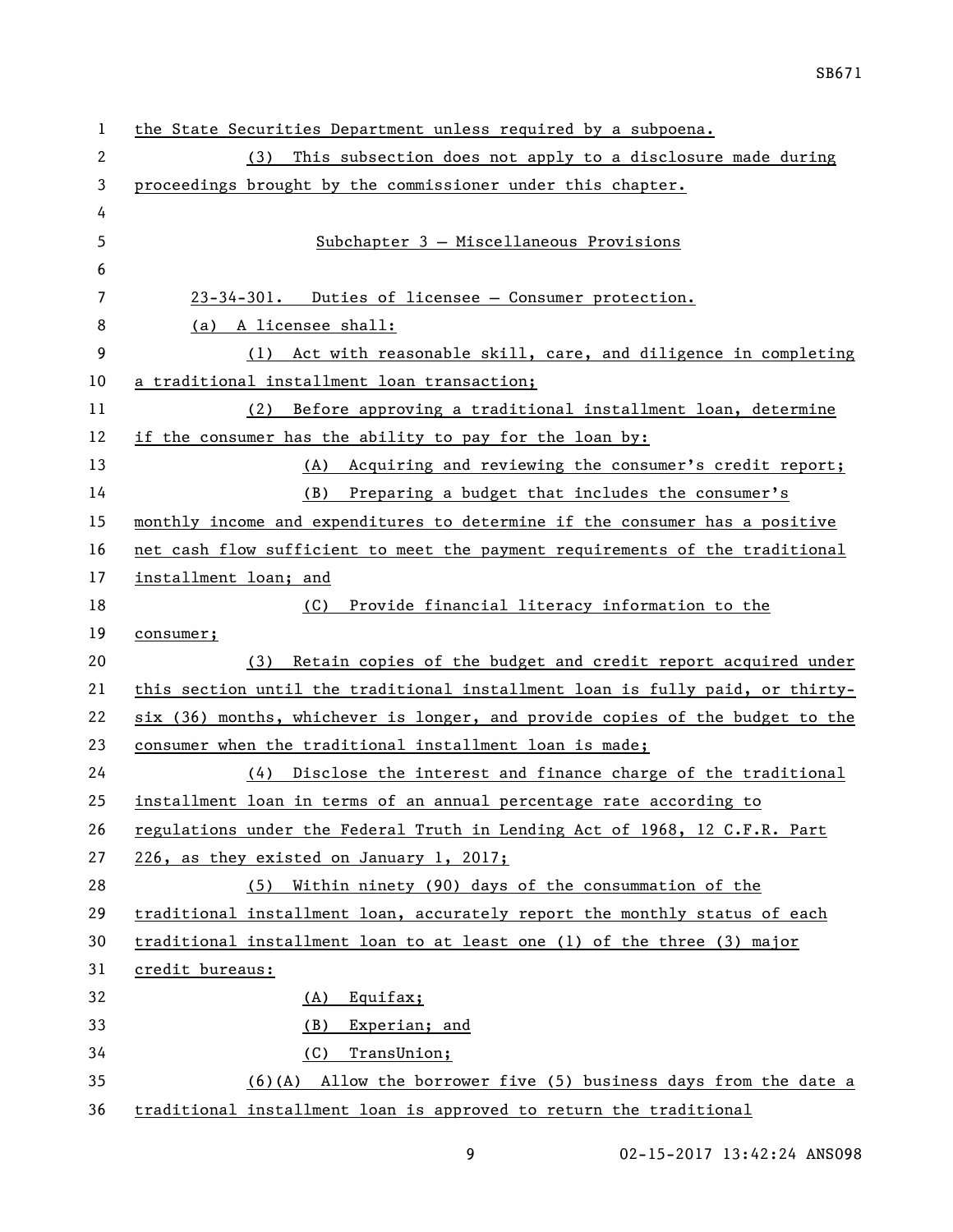| $\mathbf 1$ | installment loan proceeds to the licensee and rescind the traditional loan      |
|-------------|---------------------------------------------------------------------------------|
| 2           | for any reason.                                                                 |
| 3           | Upon rescission by the borrower and the return of the<br>(B)                    |
| 4           | traditional installment loan proceeds to the licensee, fees paid by the         |
| 5           | borrower shall be returned to the borrower.                                     |
| 6           | (C)<br>The licensee shall not report the rescission to a                        |
| 7           | credit bureau;                                                                  |
| 8           | Maintain accurate books, accounts, and records of<br>(7)(A)                     |
| 9           | traditional installment loan transactions to enable the Securities              |
| 10          | Commissioner to determine compliance with this chapter.                         |
| 11          | (B) A licensee shall preserve the books, accounts, and                          |
| 12          | records for at least twenty-five (25) months after the last activity            |
| 13          | concerning a traditional installment loan; and                                  |
| 14          | Comply with applicable provisions of federal and state law,<br>(8)              |
| 15          | including without limitation the following federal laws as they existed on      |
| 16          | January 1, 2017:                                                                |
| 17          | The Equal Credit Opportunity Act, 15 U.S.C. § 1691 et<br>(A)                    |
| 18          | $seq.$ ;                                                                        |
| 19          | The Fair Debt Collection Practices Act, 15 U.S.C. §<br>(B)                      |
| 20          | $1692$ et seq.;                                                                 |
| 21          | (C)<br>The Fair Credit Reporting Act, 15 U.S.C. § 1681 et                       |
| 22          | seq.; and                                                                       |
| 23          | The Truth in Lending Act, 15 U.S.C. § 1601 note.<br>(D)                         |
| 24          | (b)<br>A licensee shall not with respect to a traditional installment           |
| 25          | <u>loan:</u>                                                                    |
| 26          | Fund more than five thousand dollars (\$5,000);<br>(1)                          |
| 27          | Fund the traditional installment loan if the monthly payment<br>(2)             |
| 28          | on the loan exceeds twenty-two and five-tenths percent (22.5%) of all           |
| 29          | borrowers' monthly gross income;                                                |
| 30          | (3) Maintain more than three (3) active traditional installment                 |
| 31          | loans for each borrower;                                                        |
| 32          | (4) Condition the funding of the traditional installment loan                   |
| 33          | upon the purchase of any good or service or product as described in $\S$ 23-34- |
| 34          | 306 or electronic access to the borrower's deposit account for future           |
| 35          | payment;                                                                        |
| 36          | (5) Renew the traditional installment loan more than three (3)                  |
|             |                                                                                 |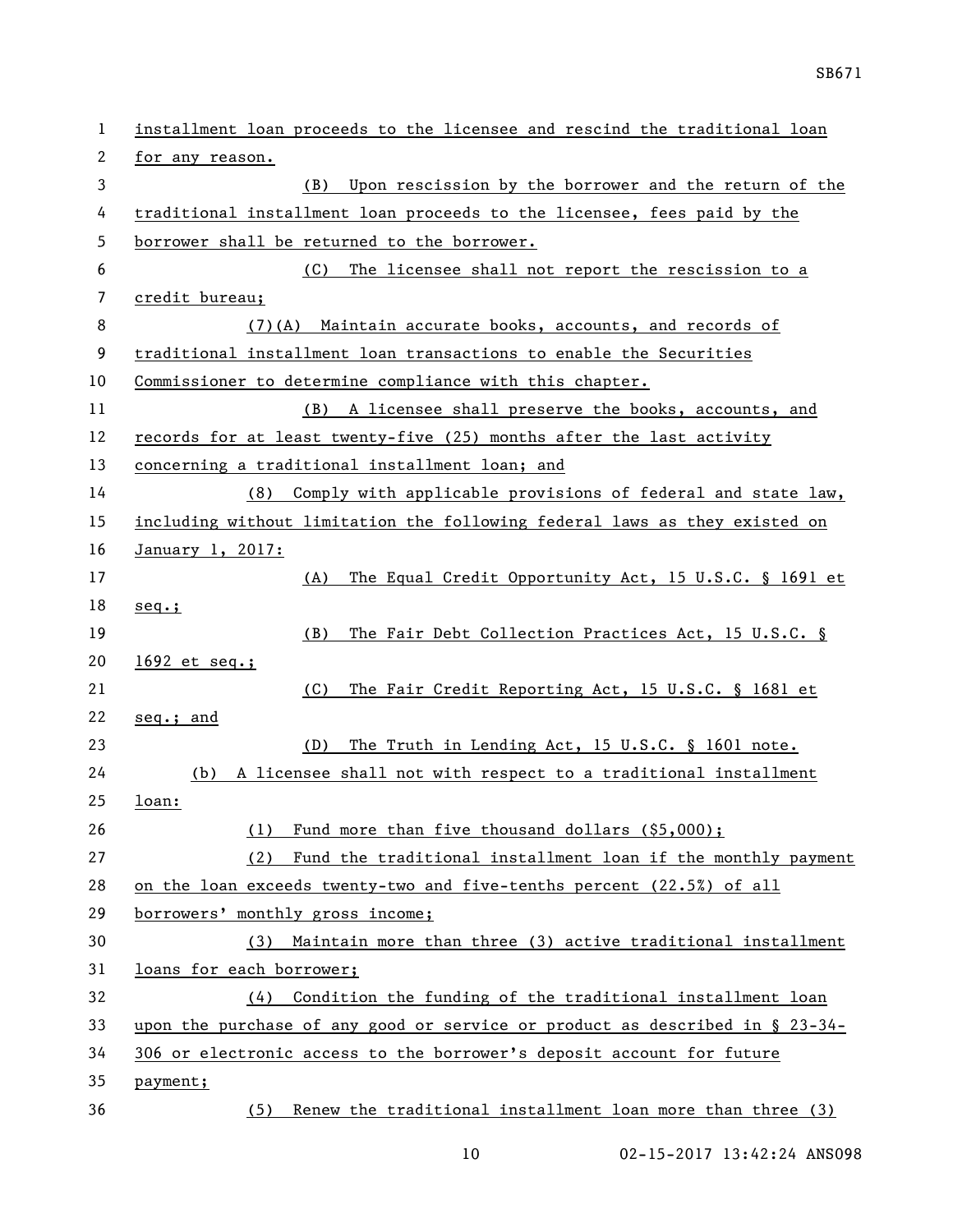| 1  | times in a calendar year;                                                     |
|----|-------------------------------------------------------------------------------|
| 2  | Accept as payment a check held for future deposit;<br>(6)                     |
| 3  | (7)<br>Charge an early payment penalty;                                       |
| 4  | Contract to waive protections afforded to members of the<br>(8)               |
| 5  | military under the Servicemember's Civil Relief Act, 50 U.S.C. Appendix, as   |
| 6  | it existed on January 1, 2017, or similar law;                                |
| 7  | (9) Violate this chapter or a rule or order issued by the                     |
| 8  | commissioner; or                                                              |
| 9  | Engage in conduct involving fraud, dishonesty,<br>(10)                        |
| 10 | untruthfulness, or untrustworthiness.                                         |
| 11 |                                                                               |
| 12 | 23-34-302. Maximum rates of interest - Charges.                               |
| 13 | (a) Unless otherwise permitted under this chapter, the maximum lawful         |
| 14 | rate of interest on a traditional installment loan shall not exceed seventeen |
| 15 | percent (17%) per annum.                                                      |
| 16 | (b) A traditional installment loan shall be for a minimum term of             |
| 17 | eighteen (18) months and no longer than thirty-six (36) months.               |
| 18 | (c) If a borrower fully pays a traditional installment loan before            |
| 19 | maturity, the unearned interest, fees, and charges shall be refunded to the   |
| 20 | borrower under an actuarial method.                                           |
| 21 | (d) Application fees for a traditional installment loan transaction           |
| 22 | under this chapter are prohibited.                                            |
| 23 | $(e)(1)$ Closing costs for a traditional installment loan transaction         |
| 24 | under this chapter shall not exceed ten percent (10%) of the amount borrowed  |
| 25 | in a traditional installment loan transaction.                                |
| 26 | Closing costs for a traditional installment loan shall not<br>(2)             |
| 27 | be considered interest or finance charges for purposes of calculating the     |
| 28 | annual percentage rate of the traditional installment loan.                   |
| 29 | $(f)(1)$ The maximum monthly handling charges for a traditional               |
| 30 | installment loan shall be based on the amount borrowed in a traditional       |
| 31 | installment loan transaction as follows:                                      |
| 32 | Traditional Installment Loan Amount<br>Monthly Fee                            |
| 33 | $$1,000.00 - 1,500.00$<br>\$36.00                                             |
| 34 | $1,500.01 - 2,000.00$<br>32.00                                                |
| 35 | $2,000.01 - 3,000.00$<br>31.00                                                |
| 36 | $3,000.01 - 4,000.00$<br>24.00                                                |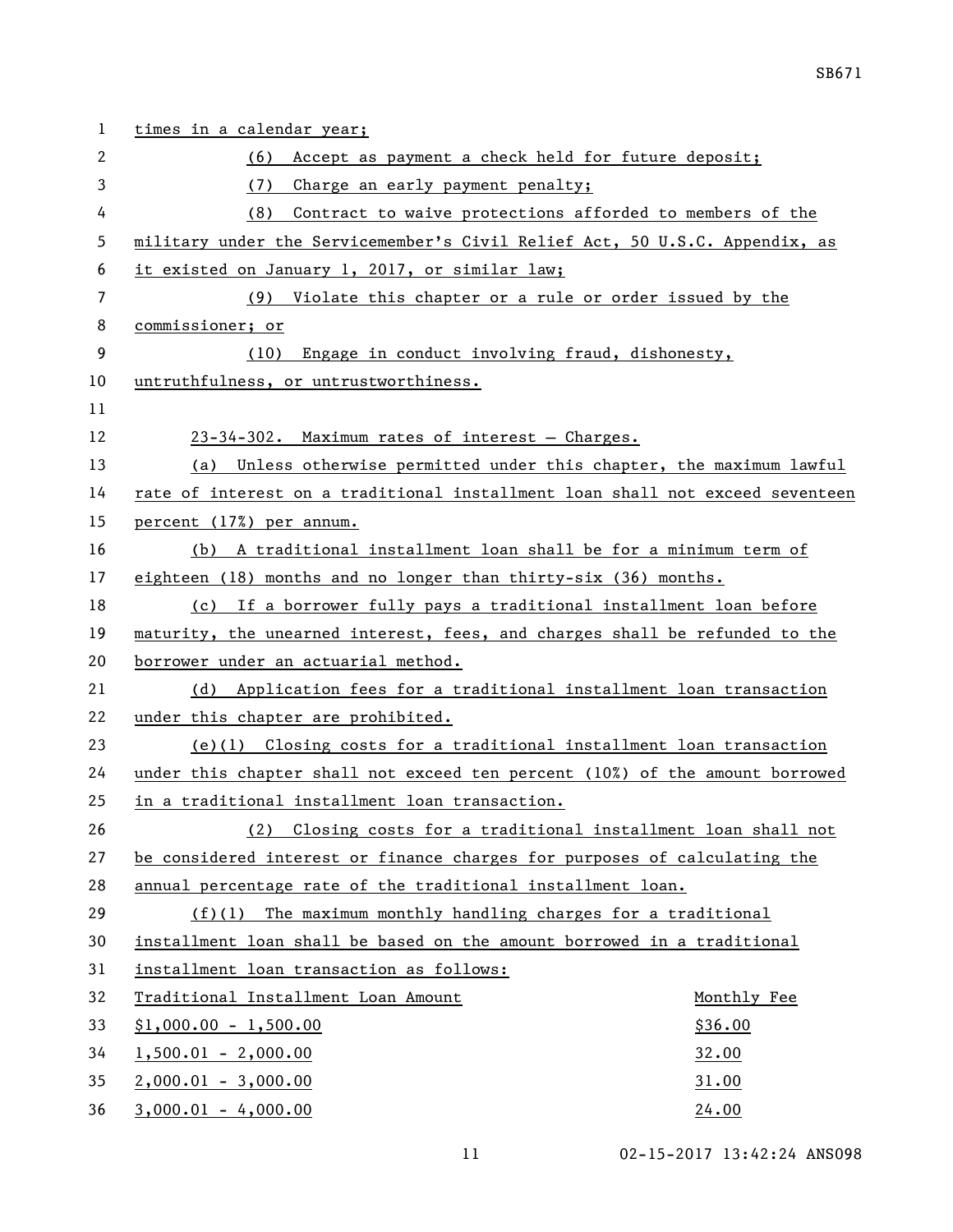| 1  | $4,000.01 - 5,000.00$<br>14.00                                               |
|----|------------------------------------------------------------------------------|
| 2  | Monthly handling charges for a traditional installment loan<br>(2)           |
| 3  | shall not be considered interest or finance charges for purposes of          |
| 4  | calculating the annual percentage rate of the traditional installment loan.  |
| 5  | (g) Other products shall not be considered interest or finance charges       |
| 6  | for purposes of calculating the annual percentage rate of the traditional    |
| 7  | installment loan.                                                            |
| 8  |                                                                              |
| 9  | 23-34-303. Duties of Securities Commissioner - Fees.                         |
| 10 | The Securities Commissioner shall administer this chapter and the<br>(a)     |
| 11 | Traditional Installment Loan Fund.                                           |
| 12 | (b) All license fees, renewal fees, charges, fines, and penalties paid       |
| 13 | to the commissioner under this chapter shall be deposited into the fund and  |
| 14 | used to administer this chapter.                                             |
| 15 | (c) A traditional installment loan found by the commissioner to              |
| 16 | violate this chapter, rules of the commissioner, or an order made under this |
| 17 | chapter is void as to principal and interest.                                |
| 18 |                                                                              |
| 19 | 23-34-304. Prohibited activity.                                              |
| 20 | A licensee shall not charge any type of fee for procuring a traditional      |
| 21 | installment loan for another lender.                                         |
| 22 |                                                                              |
| 23 | 23-34-305. Civil penalties.                                                  |
| 24 | (a) If after a hearing conducted in accordance with the Arkansas             |
| 25 | Administrative Procedure Act, § 25-15-201 et seq., the Securities            |
| 26 | Commissioner determines that a person has violated any provision of this     |
| 27 | chapter or the rules promulgated by the commissioner, the commissioner may   |
| 28 | impose a civil penalty on that person not to exceed three (3) times the      |
| 29 | amount of financial harm the consumer experienced as determined by the       |
| 30 | commissioner per violation.                                                  |
| 31 | (b) This subchapter provides an exclusive remedy for a consumer who          |
| 32 | has been wronged by a licensee.                                              |
| 33 | $(c)(1)$ If a licensee is informed in writing of an unlawful or disputed     |
| 34 | charge, the licensee has thirty (30) days to issue a refund.                 |
| 35 | $(2)$ A refund issued under subdivision $(c)(1)$ of this section may         |
| 36 | be as a credit against the remaining balance owed on the traditional         |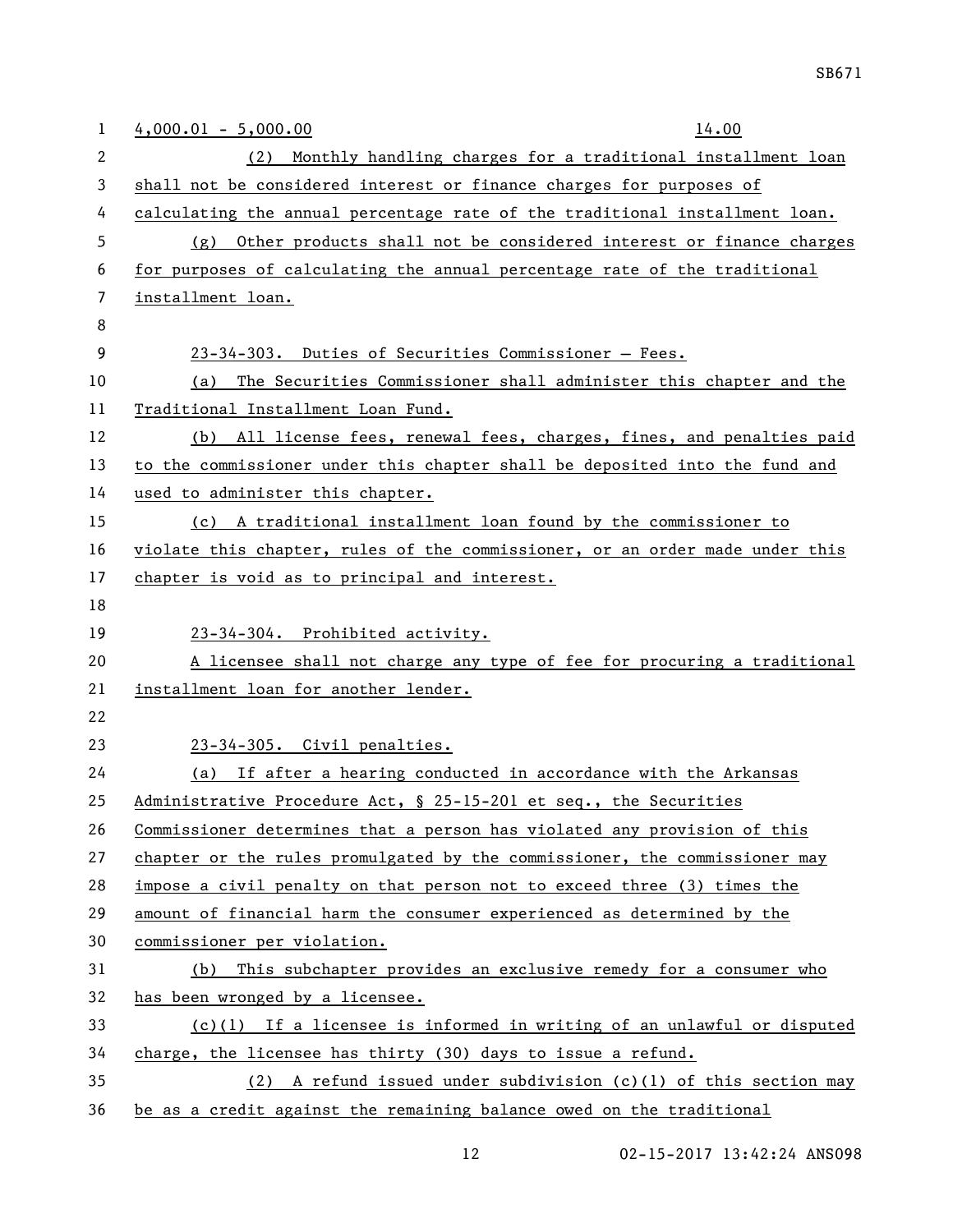| $\mathbf 1$ | installment loan or as a check to the consumer.                               |
|-------------|-------------------------------------------------------------------------------|
| 2           | $(d)(1)$ In the event that the lender fails to issue a refund, the            |
| 3           | consumer may file a civil action in circuit court.                            |
| 4           | (2) A consumer who has been charged an unlawful or disputed                   |
| 5           | charge may receive three (3) times the amount of the unlawful or disputed     |
| 6           | charge in addition to reasonable attorney's fees.                             |
| 7           |                                                                               |
| 8           | 23-34-306. Optional products.                                                 |
| 9           | (a) A licensee may provide optional products, including without               |
| 10          | limitation:                                                                   |
| 11          | Credit life insurance on any borrower;<br>(1)                                 |
| 12          | (2)<br>Credit accident and health insurance on one (1) borrower in            |
| 13          | a traditional installment loan;                                               |
| 14          | Accidental death and dismemberment insurance on one (1)<br>(3)                |
| 15          | borrower in a traditional installment loan;                                   |
| 16          | Credit involuntary unemployment insurance on one (1)<br>(4)                   |
| 17          | borrower on a traditional installment loan; and                               |
| 18          | Credit property insurance on any real property used to<br>(5)                 |
| 19          | secure a traditional installment loan.                                        |
| 20          | (b) An optional product provided in subsection (a) of this section            |
| 21          | shall not be written for an amount that exceeds the total amount of payments  |
| 22          | required on the traditional installment loan.                                 |
| 23          |                                                                               |
| 24          | SECTION 4. EMERGENCY CLAUSE. It is found and determined by the                |
| 25          | General Assembly of the State of Arkansas that a substantial population in    |
| 26          | the State of Arkansas does not have access to traditional sources of consumer |
| 27          | credit as a result of federal preemption of state interest rate regulation;   |
| 28          | that without relief from the financial limitations for access to small loans, |
| 29          | the citizens of this state will suffer irreparable harm to their health and   |
| 30          | well-being; and that this act is immediately necessary because it will        |
| 31          | provide the General Assembly with the ability to establish appropriate        |
| 32          | regulations of consumer credit products necessary to ensure the public        |
| 33          | safety, health, and welfare of its citizens. Therefore, an emergency is       |
| 34          | declared to exist, and this act being immediately necessary for the           |
| 35          | preservation of the public peace, health, and safety shall become effective   |
| 36          | on:                                                                           |